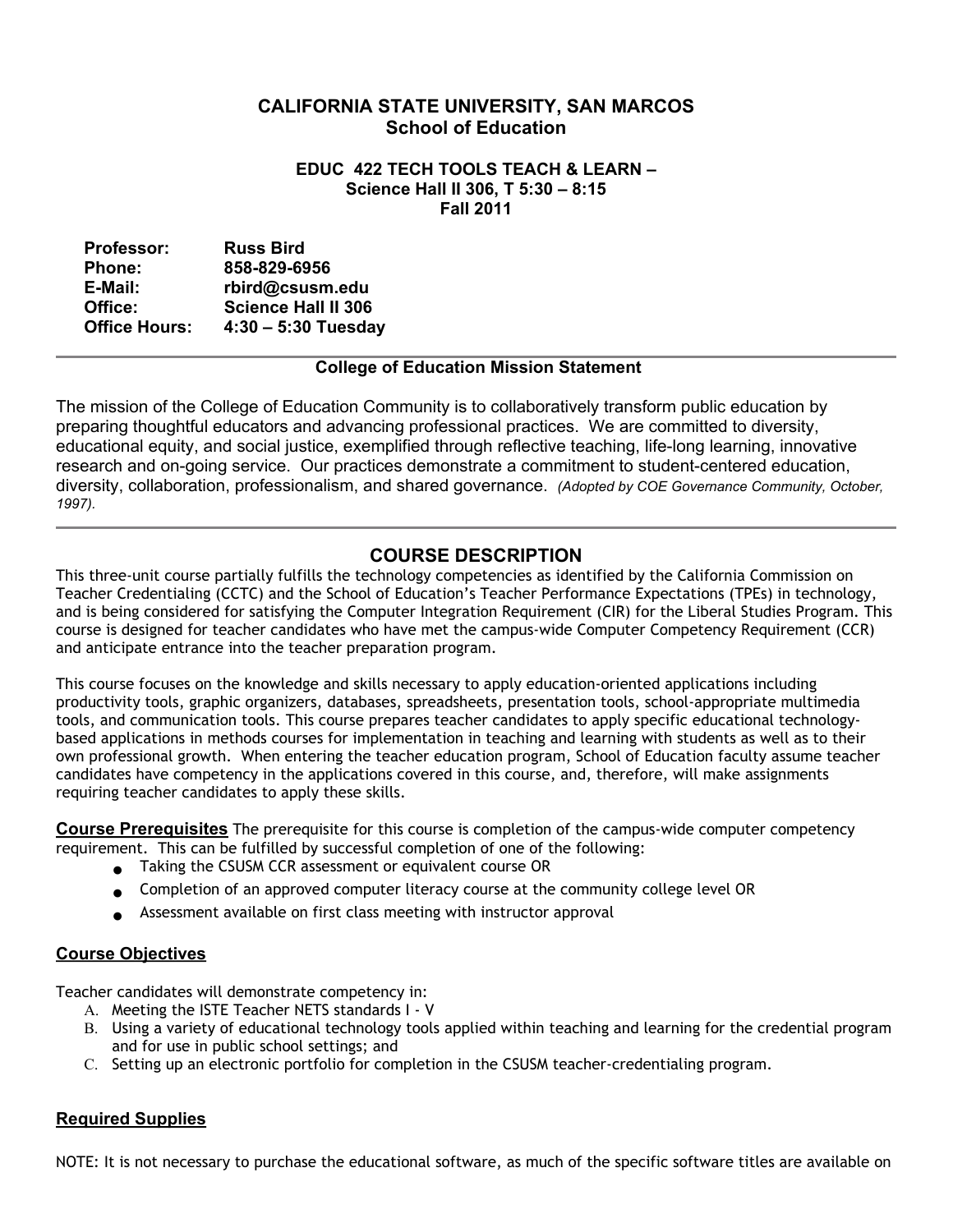the Web in demo-version and/or available on campus.

- A. [ISTE Online](http://www.google.com/url?q=http%3A%2F%2Fwww.iste.org&sa=D&sntz=1&usg=AFQjCNF6stTT3JrR7_WM904Vk5P6PItkKg) Student Membership: (\$39.00). Must be purchased by 2<sup>nd</sup> class meeting.
- B. Task Stream Registration: <u>http://www.taskstream.com</u> (\$25 \$129) Register by 2<sup>nd</sup> class.
- C. USB storage device (4 gig or larger) or other storage solution: Due beginning of Week 2.
- D. Use of campus email account and WebCT for course communication (provided free)
- E. Usb headset with microphone

## **Authorization to Teach English Learners**

 This credential program has been specifically designed to prepare teachers for the diversity of languages often encountered in California public school classrooms. The authorization to teach English learners is met through the infusion of content and experiences within the credential program, as well as additional coursework. Students successfully completing this program receive a credential with authorization to teach English learners.  *(Approved by CCTC in SB 2042 Program Standards, August 02)* 

## **STUDENT LEARNING OUTCOMES**

 This course is designed to help teachers seeking the Multiple and Single Subjects Credential to develop the skills, knowledge, and attitudes necessary to assist schools and districts in implementing an effective program for all students. The successful candidate will be able to merge theory and practice in order to realize a comprehensive and extensive educational program for all students. The following TPEs are addressed in this course:

● CSUSM Local TPE 14 - Technology (Educational Technology): This is based on ISTE NETS: see below

Teaching Performance Expectation (TPE 14) is based on ISTE NETS for teachers 2008 (<u>See Nets for Teachers</u> for detailed information).

- 1. Facilitate and Inspire Student Learning and Creativity
- 2. Design and Develop Digital-Age Learning Experiences and Assessments
- 3. Model Digital-Age Work and Learning
- 4. Promote and Model Digital Citizenship and Responsibility
- 5. Engage in Professional Growth and Leadership

#### **California Teacher Performance Assessment (CalTPA)**

system of teacher performance assessment (TPA), to be embedded in the credential program of preparation.<br>At CSUSM this assessment system is called the CalTPA or the TPA for short. Beginning July 1, 2008 all California credential candidates must successfully complete a state-approved

 of the program. TPA related questions and logistical concerns are to be addressed during the seminars. Your To assist your successful completion of the TPA a series of informational seminars are offered over the course attendance to TPA seminars will greatly contribute to your success on the assessment.

 Additionally, COE classes use common pedagogical language, lesson plans (lesson designs), and unit plans (unit designs) in order to support and ensure your success on the TPA and more importantly in your credential program.

 The CalTPA Candidate Handbook, TPA seminar schedule, and other TPA support materials can be found on the COE website provided at the website provided: [http://www.csusm.edu/education/CalTPA/](http://www.csusm.edu/education/CalTPA/ProgramMaterialsTPA.html) [ProgramMaterialsTPA.html](http://www.csusm.edu/education/CalTPA/ProgramMaterialsTPA.html)

#### **School of Education Attendance Policy**

 attend all classes and participate actively. At a minimum, students must attend more than 80% of class time, Due to the dynamic and interactive nature of courses in the School of Education, all students are expected to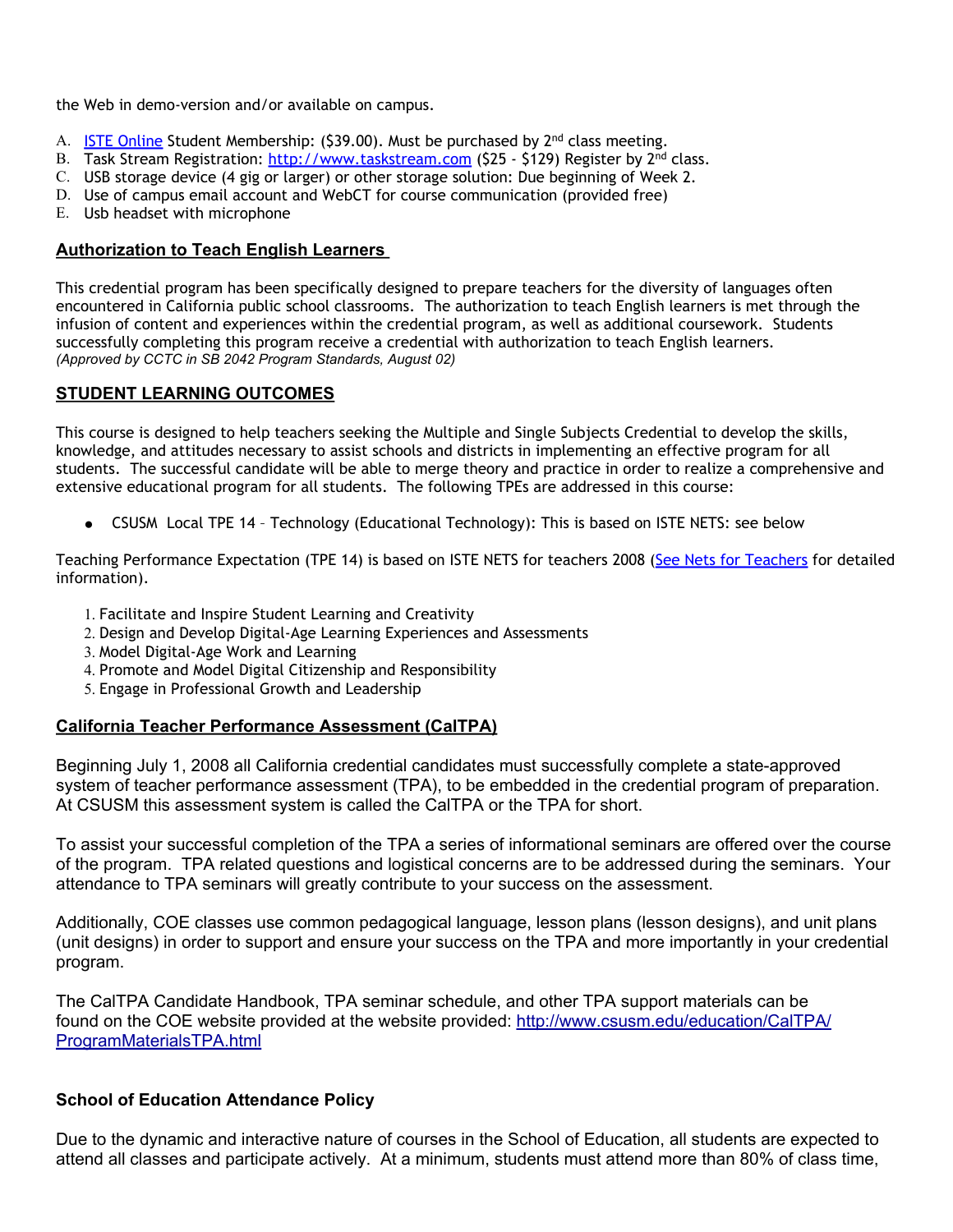or s/he may not receive a passing grade for the course at the discretion of the instructor. Individual instructors should contact the instructor as soon as possible. *(Adopted by the COE Governance Community, December, 1997).*  may adopt more stringent attendance requirements. Should the student have extenuating circumstances, s/he

## **Students with Disabilities Requiring Reasonable Accommodations**

 appropriate and recent documentation to the Office of Disable Student Services (DSS). This office is located in Craven Hall 4300, and can be contacted by phone at (760) 750-4905, or TTY (760) 750-4909. Students Students with disabilities who require reasonable accommodations must be approved for services by providing authorized by DSS to receive reasonable accommodations should meet with their instructor during office hours or, in order to ensure confidentiality, in a more private setting.

## **Course Requirements**

Completion of all assignments listed in the course agenda/schedule according to the instructions

## **Grading Standards**

Grades are calculated in Moodle. You will be able to track what your grade is at any particular time in the class. Grades are calculated in Moodle. You will be able to track what your grade is at any particular time in the class.<br>The total amount of points possible for the class is approximately 100. So the point value assignment to e assignment corresponds to the percent of the grade it is worth in the class. For example the Final Taskstream assignment is worth 25 points, thus 25% of the overall class grade. Late work is accepted but penalized.

## **All University Writing Requirement**

 The university writing requirement of 2500 words will be fulfilled through the taskstream and journal writing assignments

#### **CSUSM Academic Honesty Policy**

 "Students will be expected to adhere to standards of academic honesty and integrity, as outlined in the Student materials that are borrowed from other sources must have appropriate references to the original sources. Any quoted material should give credit to the source and be punctuated with quotation marks. Academic Honesty Policy. All written work and oral presentation assignments must be original work. All ideas/

 Students are responsible for honest completion of their work including examinations. There will be no in accordance with the general rules and regulations of the university. Disciplinary action may include the tolerance for infractions. If you believe there has been an infraction by someone in the class, please bring it to the instructor's attention. The instructor reserves the right to discipline any student for academic dishonesty lowering of grades and/or the assignment of a failing grade for an exam, assignment, or the class as a whole."

 Incidents of Academic Dishonesty will be reported to the Dean of Students. Sanctions at the University level may include suspension or expulsion from the University.

#### **Plagiarism:**

 projects and processes. Plagiarism or cheating is unacceptable under any circumstances. If you are in doubt about whether your work is paraphrased or plagiarized see the Plagiarism Prevention for Students website [http://library.csusm.edu/plagiarism/index.html](http://www.google.com/url?q=http%3A%2F%2Flibrary.csusm.edu%2Fplagiarism%2Findex.html&sa=D&sntz=1&usg=AFQjCNFbEH5PnuYzdzB0te4RMgTD05u73g)</u>. If there are questions about academic honesty, please consult As an educator, it is expected that each student will do his/her own work, and contribute equally to group the University catalog.

#### **Electronic Communication Protocol:**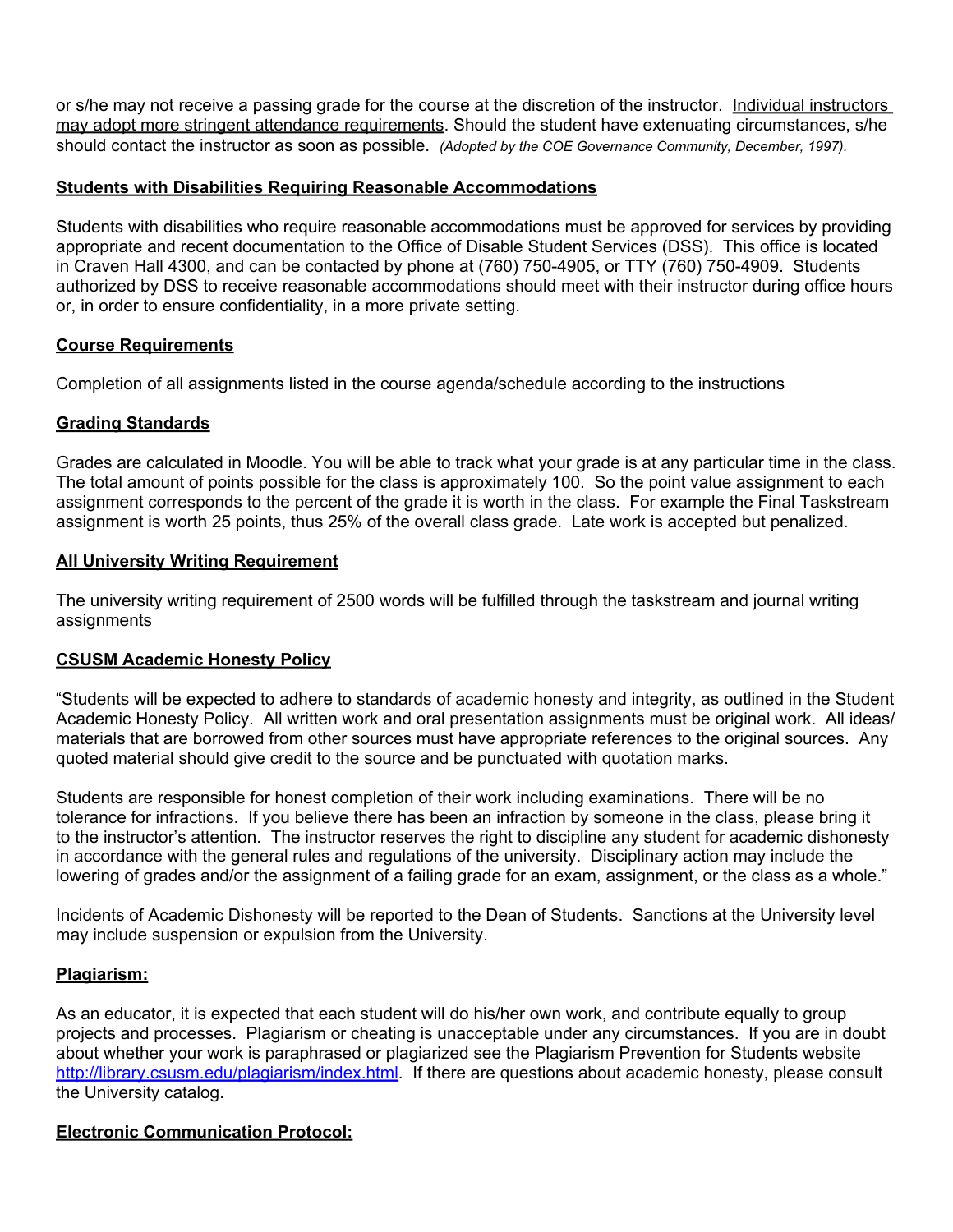Electronic correspondence is a part of your professional interactions. If you need to contact the instructor, e- mail is often the easiest way to do so. It is my intention to respond to all received e-mails in a timely manner. Please be reminded that e-mail and on-line discussions are a very specific form of communication, with their own nuances and etiquette. For instance, electronic messages sent in all upper case (or lower case) letters, major typos, or slang, often communicate more than the sender originally intended. With that said, please be School of Education, or to persons within the greater educational community. All electronic messages should mindful of all e-mail and on-line discussion messages you send to your colleagues, to faculty members in the be crafted with professionalism and care.

Things to consider:

- Would I say in person what this electronic message specifically says?
- How could this message be misconstrued?
- Does this message represent my highest self?
- Am I sending this electronic message to avoid a face-to-face conversation?

 In addition, if there is ever a concern with an electronic message sent to you, please talk with the author in person in order to correct any confusion.

## **Assignments and Assessment**

 In order to successfully complete this course, the assignments must be completed at an acceptable level noted on assignment requirements and project rubrics. In addition to the assignments described below, performance assessment on the teacher candidate's ability to perform tasks using the software will be assessed. Because the content of this course contributes to passage of multiple TPEs, successful completion is imperative. Failure to successfully complete this course will prohibit a teacher candidate from continuing in the program beyond the first semester. The percentage of weight of each assignment is noted next to the description of the topic below.

| Assignment                        | Description                                                                                                                                                                                                                                                                                                                               | Points         |
|-----------------------------------|-------------------------------------------------------------------------------------------------------------------------------------------------------------------------------------------------------------------------------------------------------------------------------------------------------------------------------------------|----------------|
|                                   | Note: All assignments must be submitted to receive a passing grade.                                                                                                                                                                                                                                                                       |                |
| Attendance and<br>Participation   | Teacher candidates are expected to have a positive disposition toward<br>teaching and learning. They should help each other and create a positive<br>classroom environment for everyone. This means having a positive<br>attitude in class, being on time and actively engaged in discussions and<br>activities both in class and online. | 7              |
| <b>Discussion</b><br>Introduction | The purpose of this assignment is for students to introduce themselves,<br>to demonstrate the ability to contribute to online discussion boards, and<br>to apply Netiquette in the process.                                                                                                                                               | 3              |
| $ISTE -$<br>Taskstream<br>sign up | Proof that the students have signed up for the class requirements                                                                                                                                                                                                                                                                         | 2              |
| Pre Edtech<br>Survery             | Students compare growth on proficiencies for CA teachers.                                                                                                                                                                                                                                                                                 | $\overline{2}$ |
| Copyright                         | The purpose of this assignment is to become familiar with software<br>copyright laws. Students will share their learning after becoming<br>knowledgeable about various issues related to ISTE NETS for Teachers,<br>Standard VI. throughout the course and are submitted near the end of<br>the course for credit.                        | 3              |
| File<br>Organization<br>image     | This project involves the review of educational software. The purpose of the<br>project is to demonstrate understanding of the software in terms of student<br>academic content standards and reflecting on the user interface and<br>characteristics of the software for educational purposes.                                           | 2              |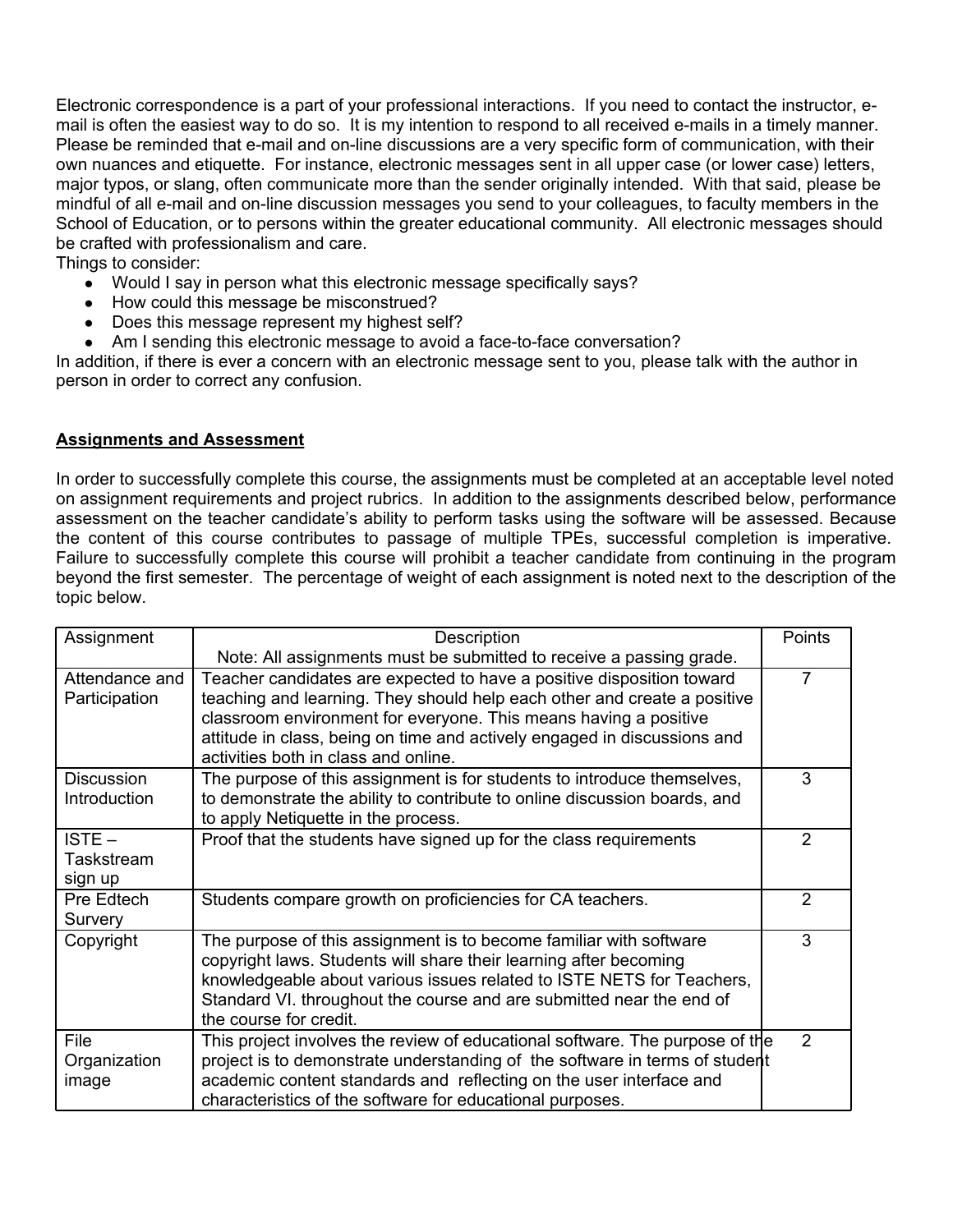| Google                | Through use of a web-based resource/tool, students will organize            | 4              |
|-----------------------|-----------------------------------------------------------------------------|----------------|
| <b>Bookmark</b>       | and manage online resources for projects and share with others. This        |                |
| - Internet            | tool will allow students to continue to organize and share resources        |                |
|                       | throughout SOE program experiences. The assignment requires                 |                |
| Assignment            |                                                                             |                |
|                       | evaluation and review of educational web sites and reflection on            |                |
|                       | classroom use.                                                              |                |
| Classroom             | Through the use of Microsoft word students created a classroom              | 4              |
| <b>Newsletter</b>     | newsletter written to parents. The newsletter will include high level word  |                |
|                       | processing skills, such as table layout, bullet formatting and graphic      |                |
|                       | alignment.                                                                  |                |
| <b>Statement</b>      | The purpose of this assignment is to learn how to scan and to upload a      | $\overline{2}$ |
| of Your Own           | file stating that all the work in their portfolio is their own work.        |                |
| <b>Work</b>           |                                                                             |                |
| Making the            | Students use an electronic grading program to create a professional         | 3              |
| Grade                 | looking report on an individual student.                                    |                |
| Spreadsheet           | Students use a spreadsheet in a variety of ways to organize and present     | 4              |
|                       | information. Students reflect on educationally appropriate uses of a        |                |
|                       | spreadsheet tool and differentiate between various tools for organizing     |                |
|                       | information.                                                                |                |
| Taskstream #1         | Students will start their use of the on-line portfolio and ask for feedback | 3              |
|                       | from the instructor through this interface.                                 |                |
|                       | Use PowerPoint to create a multimedia lesson related to a California        | 6              |
| PowerPoint            |                                                                             |                |
| <b>Standards</b>      | State Educational Standard. The presentation will include music, video      |                |
| Lesson                | and effects.                                                                |                |
| Journals 1-5          | Students reflect on course readings and activities from the textbook        | 5              |
|                       | website that supports concepts related to the ISTE standards. Entries       |                |
|                       | are made to the journal                                                     |                |
| PowerPoint            | After viewing other students PowerPoint Presentations student will          | $\overline{2}$ |
| Reflection            | reflect on what they learned and how they plan to use PowerPoint in         |                |
|                       | their classroom.                                                            |                |
| Graphic               | This project involves the use of concept-mapping software for               | 3              |
| Organizer             | brainstorming an educational topic using text and graphics. The activity    |                |
|                       | will provide an opportunity to consider this application for support of     |                |
|                       | writing with students in K-12 classrooms.                                   |                |
| Teacher-Class         | This project uses a template/tool on the web to create an activity          | 3              |
| Web Site              | for students to explore concepts related to standards and specific          |                |
|                       | curriculum topics. An introduction and directions for a student activity    |                |
|                       | using Web sites related to (a) content standard(s) will be hosted on a      |                |
|                       | remote server for sharing with other educators.                             |                |
| Internet              | Students will create an online interactive activity that will lead their    | 3              |
| <b>Treasure Hunt</b>  | students through a learning activity related to a California State          |                |
|                       | <b>Educational Standard</b>                                                 |                |
| Google Earth          | Students will create a customized tour using Google earth. The tour will    | $\overline{4}$ |
|                       |                                                                             |                |
| Tour                  | be created around a California State Educational Standard                   |                |
| Artifact              | Download the Tracking Sheet from Electronic Portfolio page of School of     | 2              |
| <b>Tracking Sheet</b> | Education web site begin to fill it in. Put in all your artifacts to date.  |                |
| Video Group           | Students will work in groups to complete a digital video of how to teach    | 6              |
| Project               | a concept they know well. The video will be uploaded to Youtube for         |                |
|                       | viewing                                                                     |                |
| Post EdTech           | Students compare growth on proficiencies for CA teachers.                   | 2              |
| Survey                |                                                                             |                |